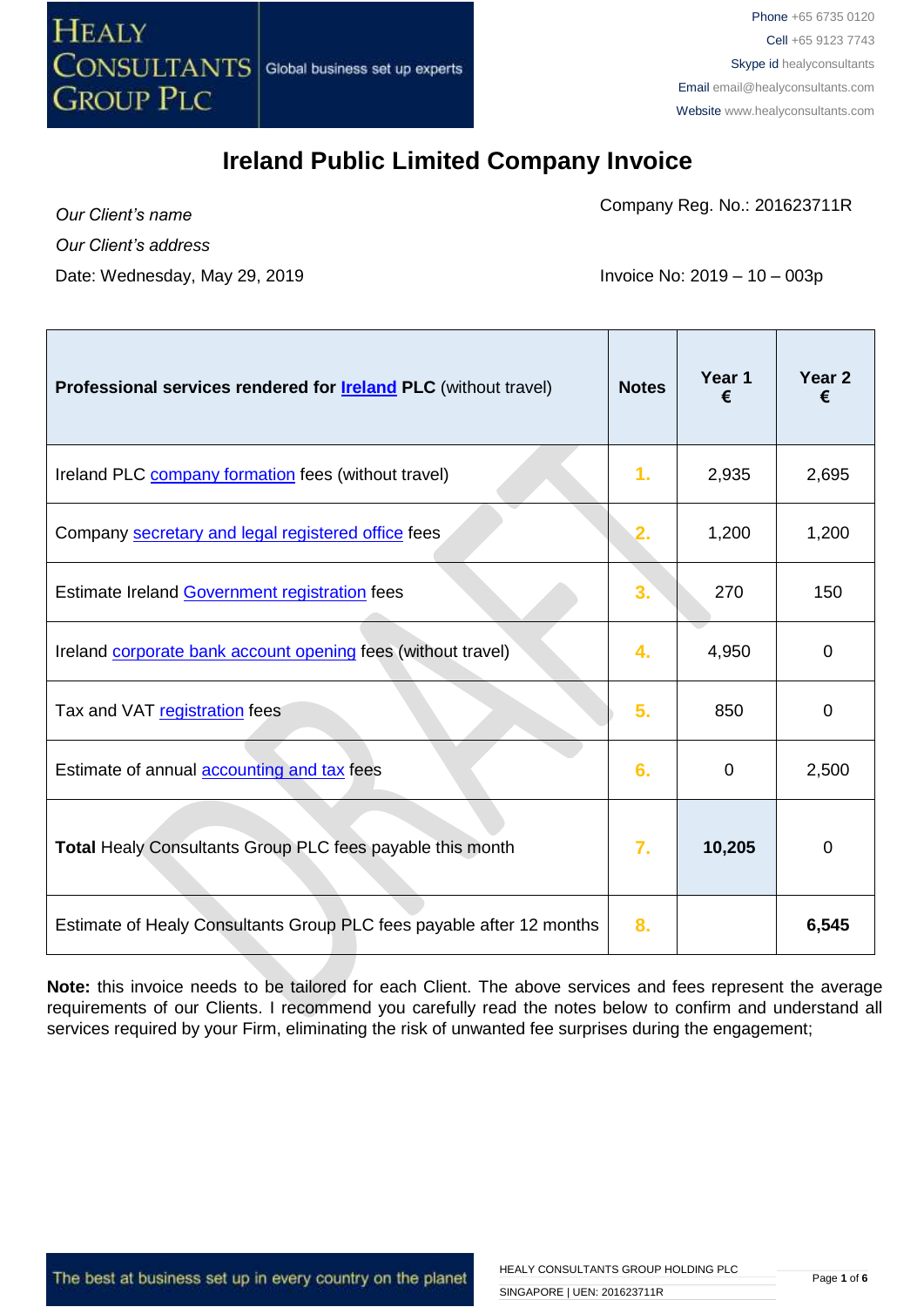#### *Notes to invoice above*

**1.** Healy Consultants Group PLC fees to efficiently and effectively complete Ireland company registration within [one week](http://www.healyconsultants.com/ireland-company-registration/incorporation-steps/) by **i**) choosing the optimum regulatory license for our Client's business activities; **ii**) reserving a company name with [Companies Registration Office;](https://www.cro.ie/Publications/Fees/Company) **iii)** settling our accountant and lawyer fees and **iv**) preparing a high quality company incorporation application for [Companies Registration Office;](https://www.cro.ie/Publications/Fees/Company)

All [engagement fees](http://www.healyconsultants.com/company-registration-fees/) are agreed and paid up front and agree to the fees published on our country web pages. Consequently, there are no hidden fees or surprises or ambushes throughout the engagement. All engagement deadlines are agreed up front in the form of [a detailed project plan,](http://www.healyconsultants.com/index-important-links/example-project-plan/) mapping out deliverables by week throughout the engagement term.



Every second day during the engagement, we email our Client [a detailed email engagement status update.](http://www.healyconsultants.com/index-important-links/weekly-engagement-status-email/) Our Client is immediately informed of engagement problems together with solutions. Your dedicated engagement manager is reachable by phone, Skype, Live chat and email and will communicate in your preferred language;

**2.** In accordance with the [Ireland Companies Act,](http://www.irishstatutebook.ie/1963/en/act/pub/0033/) each Ireland public company must appoint a company secretary, who may be a natural person or a body corporate, but the company secretary must be resident in Ireland. Healy Consultants Group PLC will be the legal Ireland Company Secretary and our annual responsibilities include **i)** preparing and filing the legal annual return; **ii)** securely maintaining company records; **iii)** liaising with the Ireland government on our Client's behalf; **iv)** legal filing of changes of company structure and **v)** reminding our Client of statutory deadlines;

In accordance with the [Ireland Companies Act,](http://www.irishstatutebook.ie/1963/en/act/pub/0033/) an Ireland PLC company shall as from the date of its incorporation have a legal registered office in Ireland, to which all official Government communications and notices may be addressed. To comply with this statutory requirement, Healy Consultants Group PLC Ireland business office will be the registered office address for your Ireland Company. Thereafter, this address will be used to receive government correspondence including **i)** tax letters; **ii)** notice of the legal annual return and **iii)** all government communications. Most of our Clients wish to place [Healy Consultants Group PLC's](http://www.healyconsultants.com/corporate-outsourcing-services/company-secretary-and-legal-registered-office/) [office address](http://www.healyconsultants.com/corporate-outsourcing-services/company-secretary-and-legal-registered-office/) on invoices, contracts, websites and business cards;

- **3.** This fee is an estimate of Government costs payable during your Firm's engagement. All Government fee payments will be supported by original receipts and invoices. Examples of Government costs include **i)** reserving the company name; **ii)** paying the company registration fee to the [Companies Registration Office](https://www.cro.ie/Publications/Fees/Company) and **iii)** obtain company seal. Following engagement completion, Healy Consultants Group PLC will refund our Client any excess of funds received over actual Government costs paid;
- **4.** Healy Consultants Group PLC will be pleased to open an Ireland corporate bank account without your travel. It is a time consuming task, Healy Consultants Group PLC will shelter our Client from the administrative challenges. As you can appreciate, it is a difficult task to obtain bank account approval through a newly formed company, when shareholders and directors and bank signatories reside overseas.

Depending on our Client business and nationality, there is a 40% probability the banks will request a bank signatory to travel for a one-hour bank interview. Healy Consultants Group PLC will try its best to negotiate with the bank for a travel exemption. If our Client must travel to Ireland for corporate bank account opening, Healy Consultants Group PLC will refund our Client €950;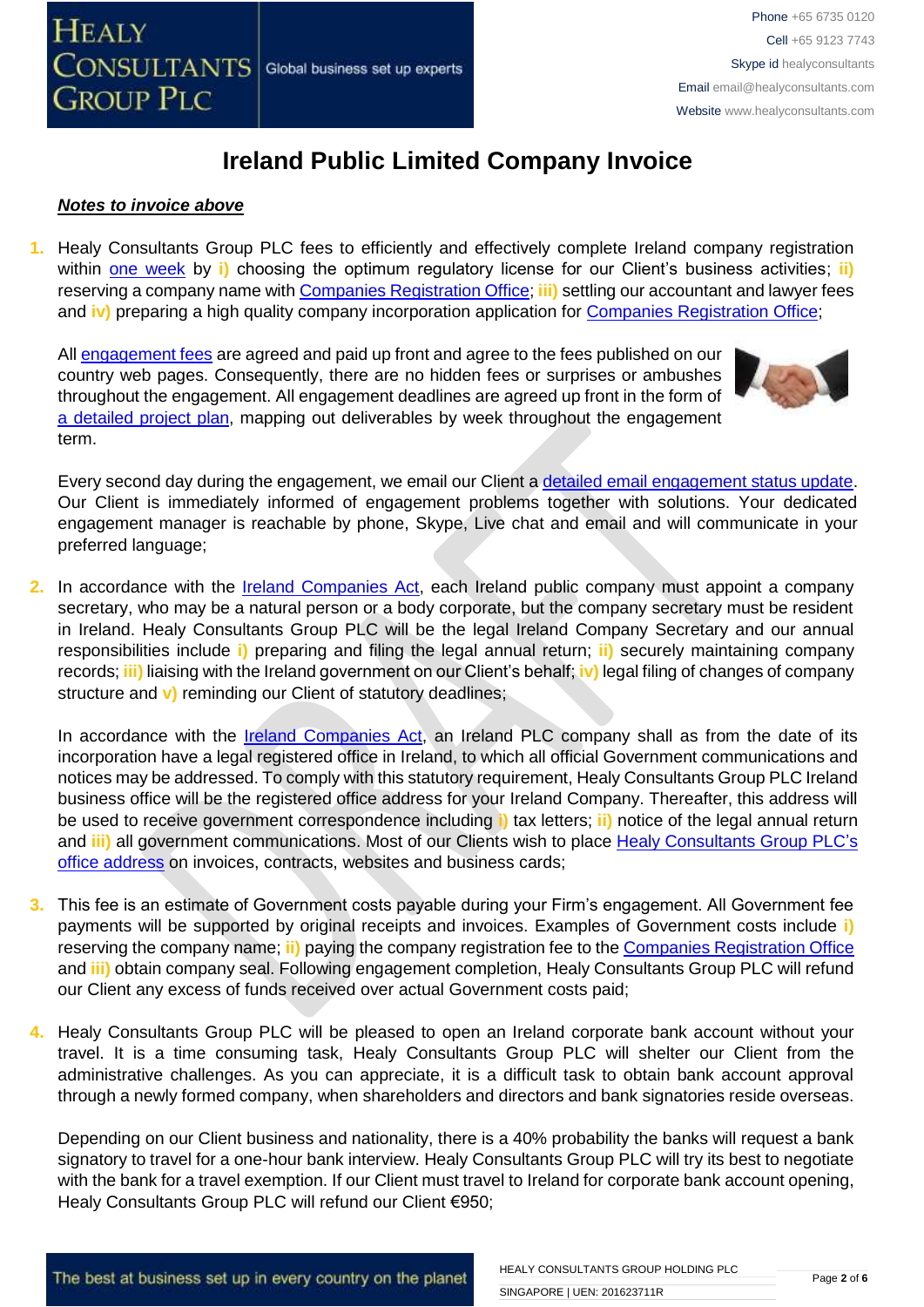If our Client is not comfortable with only an Ireland corporate bank account, Healy Consultants Group PLC will be pleased to open [an international corporate bank account](http://www.healyconsultants.com/international-banking/) outside of Ireland. Examples include New York, Germany, Liechtenstein, Austria, Bulgaria, South Africa, Australia, London, South America or Dubai. All banks will be top tier banks in these countries with excellent internet banking services. Example of our global banking partners include HSBC, Standard Chartered Bank, Citibank, Barclays, Standard bank, ANZ bank, VTB bank, UBS, Credit Suisse;

Healy Consultants Group PLC will prepare a business plan for the bank to optimize the probability of corporate bank account approval. The banks enjoy ultimate power of approval of corporate bank account applications. Consequently, guaranteed success is outside of Healy Consultants Group PLC's control. What is inside our control is the preparation and submission of a high-quality bank application that maximizes the likelihood of approval;







Global banks continue to tighten corporate bank account opening procedures, their internal compliance departments completing more thorough due diligence of Clients. Consequently, our Clients should expect the bank account approval period to take up to 4 weeks. Furthermore, global banks now require evidence of proof of business in the country where the corporate bank account will be, including sales contracts or lease agreement;

- **5.** In accordance with **EU VAT Law**, an Irish company is obliged to register for VAT if annual sales exceed €55,000 or is expected to exceed €55,000 in any calendar year. Healy Consultants Group PLC will be happy to assist you with VAT registration for a onetime fee of €850;
- **6.** For an active trading company, thes[e accounting and tax](http://www.healyconsultants.com/ireland-company-registration/accounting-legal/) fees are an estimate of Healy Consultants Group PLC fees to efficiently and effectively discharge your annual company accounting and tax obligations. Following receipt of a set of draft accounting numbers from your company, Healy Consultants Group PLC will more accurately advise accounting and tax fees. For a dormant company, Healy Consultants Group PLC fees are only €950;
- **7.** All fees quoted in this invoice correspond to fees quoted [on Healy Consultants Group PLC's](http://www.healyconsultants.com/company-registration-fees/) website. Please review this invoice carefully to identify errors. During the rush of the business day, it is possible that Healy Consultants Group PLC inadvertently made fee calculation errors, typing errors or omitted services or omitted historic fee payments from Clients. In the unfortunate event you identify invoice errors, please revert to me directly re the same. I apologize in advance if I or my staff made invoice errors;
- **8.** Assuming our Clients re-engage Healy Consultants Group PLC in year 2, this fee is an estimate of the fees payable next year, 12 months after the date of company registration;
- **9.** The fees quoted in this invoice are a prediction of the fees required to efficiently and effectively complete this engagement in a timely manner. If during the engagement Healy Consultants Group PLC realizes that the project is more complex than anticipated, requiring a large additional investment of time, my Firm will revert to request additional fees. If Healy Consultants Group PLC completes the engagement faster and more easily than expected, Healy Consultants Group PLC is happy to refund some fees to our Client;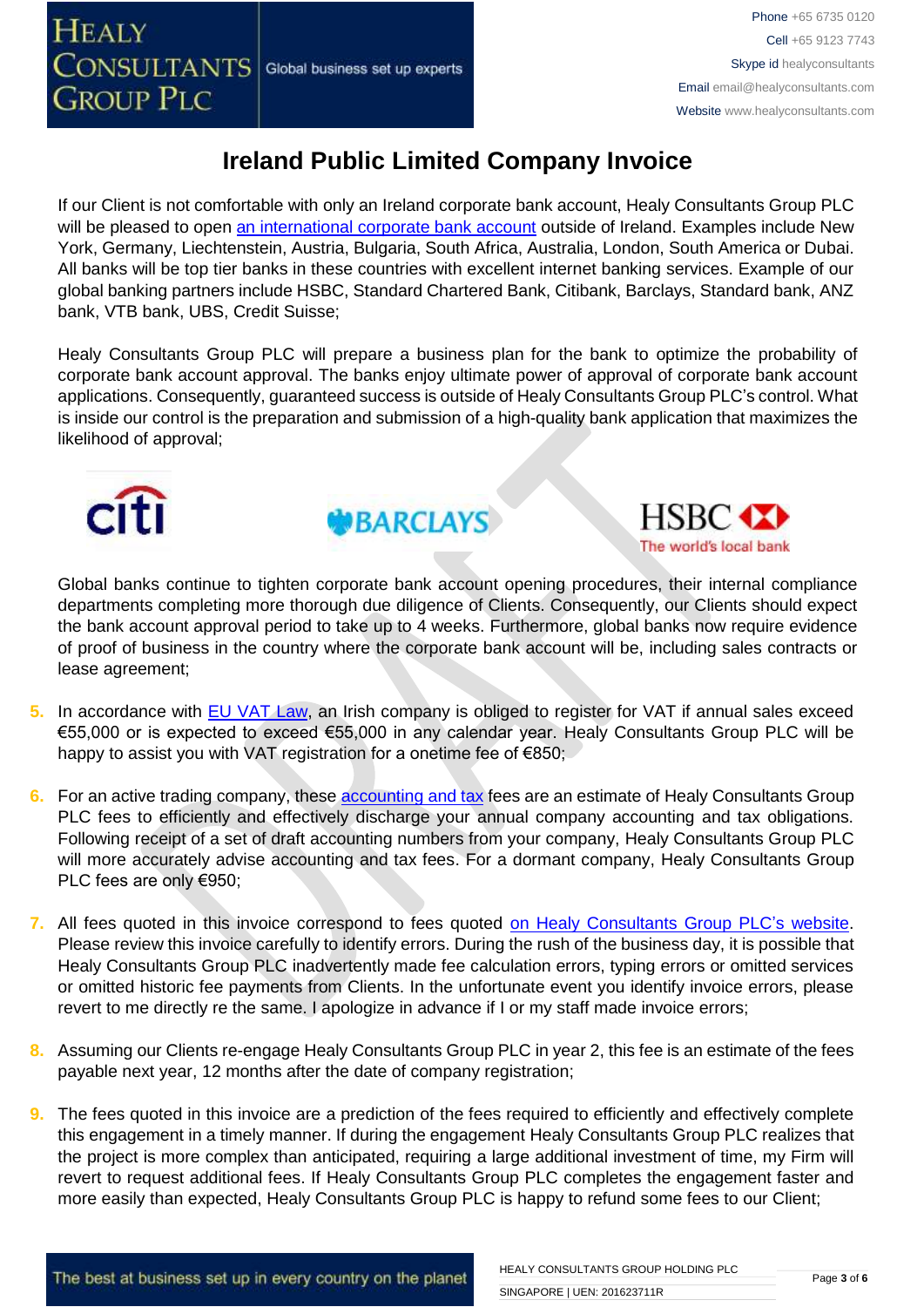- **13.** If our Client and Healy Consultants Group PLC properly plan this engagement, our Clients will *not* have to travel during this engagement. Healy Consultants Group PLC will efficiently and effectively and aggressively complete company registration and corporate bank account opening in a timely manner without our Client presence. Instead, our Client may need to **i)** sign and get documents legalized in the Irish embassy in their country of origin and **ii)** courier the originals to Healy Consultants Group PLC Irish office;
- **14.** Depending on our Client's business and nationality, the Irish Government may require a special regulatory license to carry on your business in the country. Healy Consultants Group PLC will assist our Client secure license approval; there may be additional engagement fees. However, the Government enjoys ultimate power of approval of company registrations and business licenses;
- **15.** If our Client requires additional nominee shareholder and [director services,](http://www.healyconsultants.com/resident-director-services/) Healy Consultants Group PLC will be pleased to assist. Our fee for professional, passive nominee corporate shareholder amounts to €2,100 per annum. Our fee to be both nominee director and shareholder amounts to €6,600 per annum. Being the sole shareholders and sole director of a Client's branch office exposes Healy Consultants to reputation, litigation and financial risk;
- 16. Some of our Clients request Healy Consultants Group PLC to provide temporary shared [office space](http://www.healyconsultants.com/virtual-office/) until our Client finds their preferred business address. If your Firm requires this service from Healy Consultants Group PLC, our one-time fee is €950. The monthly rent thereafter will be paid independently and directly to the landlord by our Client;
- **17.** It is important our Clients are aware of their personal and corporate tax obligations in their country of residence and domicile. Let us know if you need Healy Consultants Group PLC help to clarify your local and international annual tax reporting obligations;
- **18.** If required, Healy Consultants Group PLC will be pleased to assist your Firm obtain Irish business [visa](http://www.healyconsultants.com/ireland-company-registration/employment-visas/)  approvals. Our fee is €4,950 for the first employee, €3,950 for the second employee, €2,950 per employee thereafter. Our employee visa fees includes preparation of a quality visa application and submitting to the correct Government immigration officers. The Government enjoys ultimate power of approval of visa applications. Consequently, guaranteed success is outside of Healy Consultants Group PLC' control. What is inside our control is the preparation and submission of a high quality immigration visa application that maximizes the likelihood of visa approval;
- We are the best in the [world](http://www.healyconsultants.com/best-in-the-world/) at what we do, timely completing the  $A$  to  $Z$  of every country engagement;
- **11.** In accordance with the [Ireland Companies Act,](http://www.irishstatutebook.ie/1963/en/act/pub/0033/) the issued share capital is €25,000, 25% of which must be paid-up prior to company incorporation. To optimize engagement efficiency and minimize delays, Healy Consultants Group PLC is happy to deposit these funds on behalf of our clients;
- **12.** In accordance with [Section 145 \(1\) of the Irish Companies Act 1963,](http://www.irishstatutebook.ie/1963/en/act/pub/0033/sec0145.html) every Irish public company shall have at least two directors, with one being [ordinarily resident](http://www.healyconsultants.com/resident-director-services/) in Ireland. Most of our Clients request Mr. Aidan Healy to be the passive, [professional resident director,](http://www.healyconsultants.com/resident-director-services/) which will increase the probability of successful visa approval and corporate bank account opening. Healy Consultants Group PLC resident director service fee amounts to [€4,325 per annum;](http://www.healyconsultants.com/corporate-advisory-services/resident-director-services/)
- **Ireland Public Limited Company Invoice 10.** Engage Healy Consultants Group PLC to [project manage](http://www.healyconsultants.com/project-manage-engagements/) business set up in every country on the planet.



## **HEALY** CONSULTANTS Global business set up experts **GROUP PLC**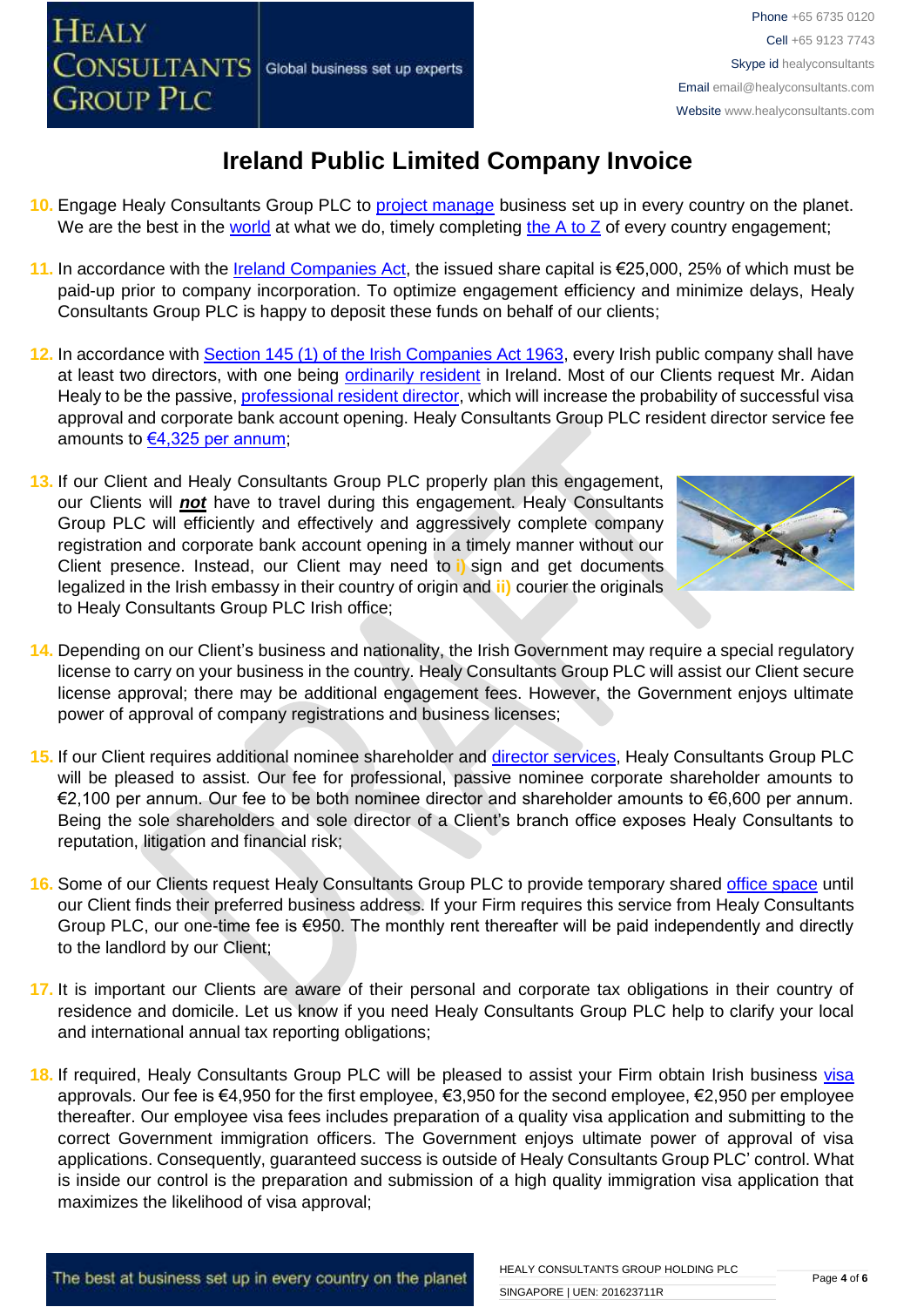- **19.** Monthly, quarterly and mid-year Government tax obligations include quarterly and annual VAT and corporation tax return filing. If you need our help, Healy Consultants Group PLC can complete monthly Government reporting for a monthly fee of €860. Healy Consultants Group PLC monthly support will include **i)** receive in Dropbox the monthly invoices from our Client; **ii**) label monthly bank statement transactions; **iii)** preparation and submission of VAT returns and **iv)** submission of monthly employee social security reporting;
- **20.** During the engagement, shareholders and directors' documents may need to be translated into the local language; before the Government and Bank approves company registration and corporate bank account opening respectively. Consequently, our Client should budget for possible additional translation and embassy attestation fees. Either our Client or Healy Consultants Group PLC can complete this administrative task;

As always, Healy Consultants Group PLC will negotiate with all third parties to eliminate or reduce additional engagement costs. For transparency purposes, all third-party fee payments will be supported by original receipts and invoices. Examples of possible third-party payments include **i)** embassy fees; **ii)** notary public costs and **iii)** official translator fees;

- **21.** Some of our Clients require an [immediate Ireland](http://www.healyconsultants.com/turnkey-solutions/) solution. With this strategy, within a day Healy Consultants Group PLC can supply our Client **i)** an existing dormant Ireland company number; **ii)** an already approved Ireland corporate bank account number and **iii)** a business address. Turnkey solutions are attractive to those entrepreneurs who wish to immediately close a country deal, sign a contract or invoice a customer;
- **22.** As stipulated on our [business website](http://www.healyconsultants.com/) and in section 3 of our engagement letter, Healy Consultants Group PLC will only commence the engagement following **i)** settlement of our fees and **ii)** completion and signing of our legal engagement letter;
- 23. Healy Consultants Group PLC will only incorporate your company after 75% of due diligence [documentation](http://www.healyconsultants.com/due-diligence/) is received by email. Healy Consultants Group PLC will only open a corporate bank account after 100% of the Client's original due diligence documentation is received by courier;
- **24.** During the annual renewal engagement with our Client, our in-house [Legal and Compliance Department](http://www.healyconsultants.com/about-us/key-personnel/cai-xin-profile/) reviews the quality and completeness of our Client file. Consequently, Healy Consultants Group PLC may revert to our Client to ask for more up to date [due diligence documentation;](http://www.healyconsultants.com/due-diligence/)
- **25.** To assist our Clients to minimize foreign exchange costs, we offer the payment in SG\$, Euro, Pounds or US\$. Kindly let me know in which currency your Firm prefers to settle our fees and I will send an updated invoice, thank you;
- **26.** Some of our Clients engage Healy Consultants Group PLC to [recruit](http://www.healyconsultants.com/corporate-outsourcing-services/how-we-help-our-clients-recruit-quality-employees/) local employees. We have a lot of experience in this area and we are quite skilled at securing quality candidates for our Clients;